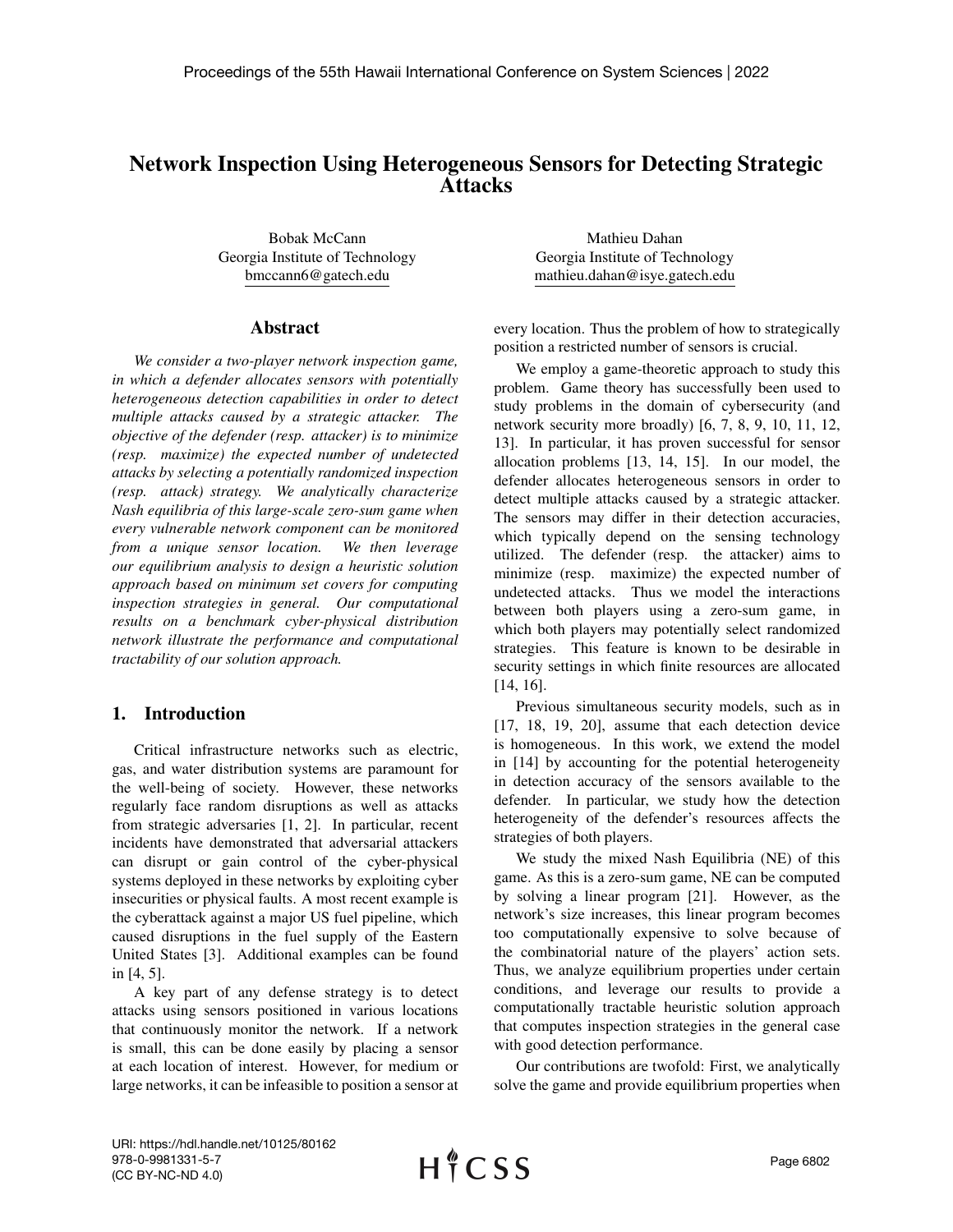each component in the network is monitored from a unique sensor location. These results provide us with valuable insight regarding the impact of the detection accuracies, number of attacks, and network topology on the players' equilibrium strategies. Second, we leverage our equilibrium results to design a heuristic solution approach for computing inspection strategies in general. Our approach is based on solutions to a minimum set cover problem, which have been shown to be effective for different inspection games [\[10,](#page-8-9) [11,](#page-8-10) [12,](#page-9-0) [13\]](#page-9-1). We then conduct a computational study on a benchmark cyber-physical distribution network and empirically validate the performance and computational tractability of our solution approach.

The paper is structured as follows. In Section [2,](#page-1-0) we introduce the network inspection game. In Section [3,](#page-3-0) we derive equilibrium properties and solve the game when each component is monitored from a unique sensor location. We then present in Section [4](#page-6-0) our heuristic approach for computing inspection strategies in the general case and provide computational results to validate our approach. Finally, we summarize our contributions and plans for future work in Section [5.](#page-8-11)

#### <span id="page-1-0"></span>2. Problem Description

We consider a network containing a set of vulnerable components  $E$  that can be targeted by an attacker. A defender has access to  $b_1 \in \mathbb{N}$  sensors that can be positioned among a set of locations (nodes)  $V$  for network monitoring. A sensor positioned at node  $v \in$ V monitors a subset of components  $E_v \subseteq E$ , which we refer to as the *monitoring set* of v. For ease of exposition, we denote  $n := |V|$  and  $[k] := \{1, \ldots, k\}$ for every  $k \in \mathbb{N}$ .

We consider that sensors can potentially differ in their detection capabilities. Specifically, for each sensor  $k \in [b_1]$ , we let  $\lambda_k \in (0, 1]$  denote its accuracy, i.e., the probability that it detects an attack conducted against a given component within the monitoring set of the node at which it is positioned. We order the sensors so that  $\lambda_1 \geq \cdots \geq \lambda_{b_1}$ . Without loss of generality, we assume that multiple sensors cannot be simultaneously positioned at the same node. Indeed, positioning additional sensors at a node  $v \in V$  can be equivalently viewed as positioning them among  $b_1 - 1$ different copies of node  $v$ , where each copy has an identical monitoring set  $E_v$ . A *sensor positioning* is then represented as a vector  $s = (s_1, \ldots, s_{b_1}) \in (V \cup \{0\})^{b_1}$ such that  $s_i \neq s_j$  for every  $(i, j) \in [b_1]^2$  with  $i \neq j$  and  $s_i, s_j \neq 0$ . Here,  $s_k \in V$  represents the node at which sensor  $k \in [b_1]$  is positioned by the defender, and  $s_k = 0$ corresponds to sensor  $k$  not being positioned within the network. For consistency, we let  $E_0 \coloneqq \emptyset$ . We denote the set of all sensor positionings as  $A_1$ .

To analyze the problem of strategically positioning sensors in the network, we introduce a zero-sum game  $\Gamma \coloneqq \langle \{1, 2\},(\Delta(A_1), \Delta(A_2)),(-U, U)\rangle$ . In this game, Player 1 (P1) is the defender who selects a sensor positioning  $s \in A_1$ . Simultaneously, Player 2 (P2) is an attacker who selects a subset of components  $T \in 2^E$ to target, where  $|T| \leq b_2$  and  $b_2 \in |E|$  is the number of attack resources he has at his disposal. We refer to such a subset of components as an *attack plan*, and denote the set of all attack plans as  $A_2$ .

In such security settings, it may be beneficial for one or both players to randomize their strategies. This feature is especially important for applications where sensing resources can be regularly moved throughout a network, which increases the strategic uncertainty faced by the attacker and hence generally achieves a higher protection level [\[10,](#page-8-9) [22\]](#page-9-10). Thus, we allow P1 and P2 to select mixed strategies. A *mixed strategy* for the defender (resp. attacker) is a probability distribution over the set of sensor positionings  $A_1$  (resp. the set of attack plans  $A_2$ ). Namely, we define the set of mixed inspection and attack strategies as  $\Delta(A_1) := \{ \sigma^1 \in$  $[0,1]^{|A_1|}$  |  $\sum_{s \in A_1} \sigma_s^1 = 1$ } and  $\Delta(A_2) := \{\sigma^2 \in$  $[0,1]^{A_2}$  |  $\sum_{T \in A_2} \sigma_T^2 = 1$ } respectively, where  $\sigma_s^1$ (resp.  $\sigma_T^2$ ) represents the probability assigned to the sensor positioning  $s \in A_1$  (resp. the attack plan  $T \in$  $A_2$ ) under the inspection strategy  $\sigma^1$  (resp. the attack strategy  $\sigma^2$ ). We assume that the players' strategies are

In this model, we assume that the sensors are safe from possible damage during an attack; only the components in the network can be targeted. Additionally, we assume that detection is independent across attacks and sensors, and that if an attack against a component is detected, then the defender can nullify the damage. Hence, in our model we consider an attack on a component by P2 to be successful if and only if it is not detected by P1. As such, P1 (resp. P2) seeks to minimize (resp. maximize) the expected number of undetected attacks which, for any strategy profile  $(\sigma^1, \sigma^2) \in \Delta(A_1) \times \Delta(A_2)$ , is given by

independent randomizations.

$$
U(\sigma^1, \sigma^2) \coloneqq \mathbb{E}_{(\sigma^1, \sigma^2)} \left[ \sum_{e \in T} \prod_{k=1}^{b_1} \left( 1 - \lambda_k \mathbb{1}_{\{e \in E_{s_k}\}} \right) \right],
$$

where the expectation is taken over all pairs of actions  $(s, T) \in A_1 \times A_2$ , which are selected with probability  $\sigma_s^1 \cdot \sigma_T^2$  by the players' strategies.

Next, we show an instantiation of the zero-sum game Γ via an example.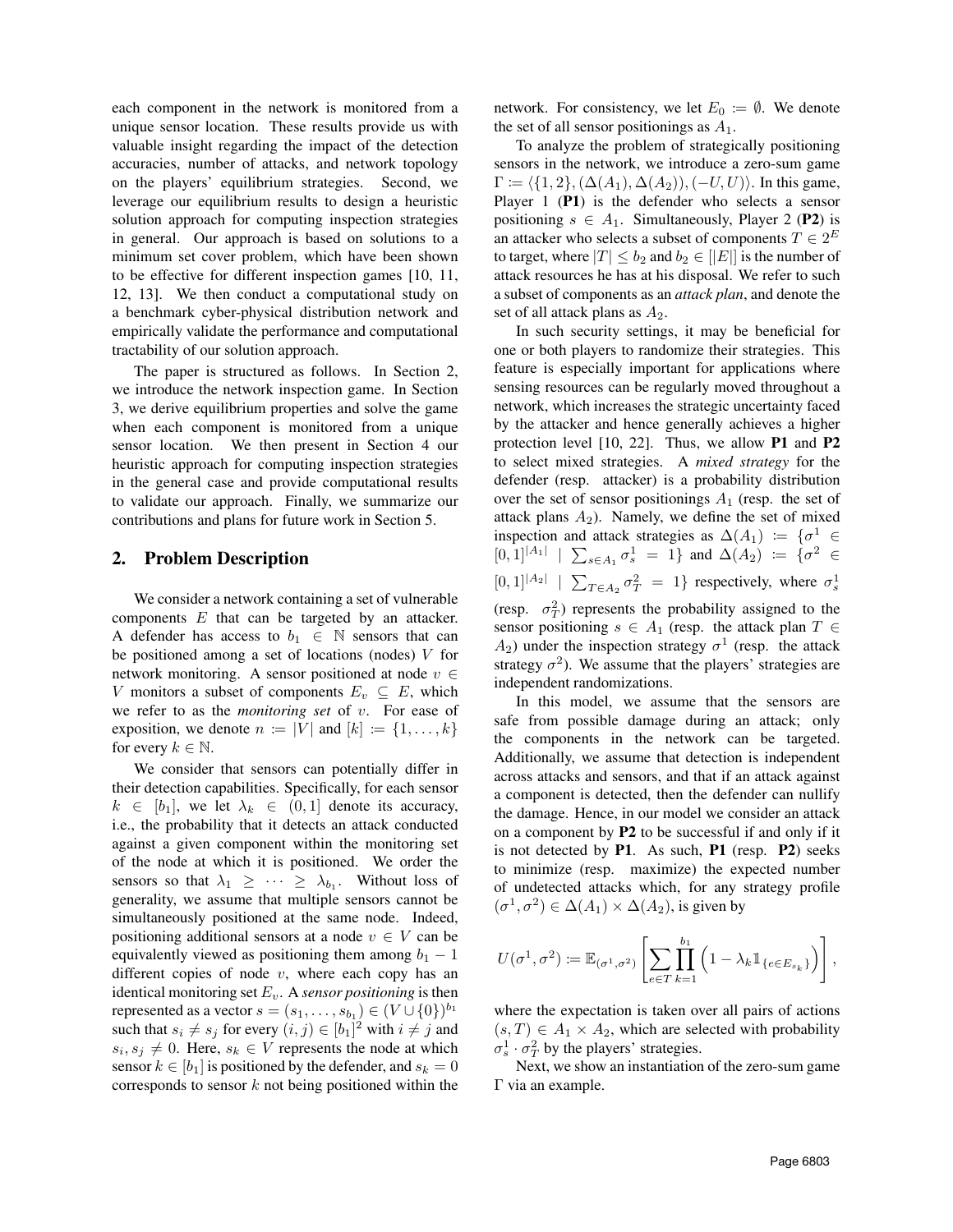Example 1. We consider an example of a network represented in Figure [1.](#page-2-0)



<span id="page-2-0"></span>Figure 1. Game instance on a network containing 5 nodes and 9 components.

In this example, the set of nodes is  $V = \{v_1, \ldots, v_5\}$ , the set of components is  $E = \{e_1, \ldots, e_9\}$ , and the monitoring sets are  $E_{v_1} = \{e_1, e_2, e_3\}, E_{v_2} = \{e_3, e_6, e_7\}, E_{v_3} =$  ${e_3, e_4, e_5}, E_{v_4} = {e_7, e_8, e_9}, \text{ and } E_{v_5} = {e_8}.$ The defender has two sensors. Sensor 1 (in green) has accuracy  $\lambda_1 = 0.9$ , and sensor 2 (in yellow) has accuracy  $\lambda_2 = 0.5$ . In this example, the defender selects the randomized inspection strategy  $\sigma^1$  defined by  $\sigma_s^1 = 0.4$  and  $\sigma_{s'}^1 = 0.6$ , with  $s = (v_4, v_3)$  and  $s' = (v_1, v_2)$ . Simultaneously, the attacker selects the randomized attack strategy  $\sigma^2$  defined by  $\sigma_T^2 = 0.2$  and  $\sigma_{T'}^2 = 0.8$ , with  $T = \{e_1, e_3\}$  and  $T' = \{e_4\}$ . For this example, the expected number of undetected attacks is given by

$$
U(\sigma^1, \sigma^2) = \sigma_s^1 \sigma_T^2 (1 + (1 - \lambda_2))
$$
  
+  $\sigma_s^1 \sigma_{T'}^2 (1)$   
+  $\sigma_{s'}^1 \sigma_T^2 (1 - \lambda_1) + (1 - \lambda_1)(1 - \lambda_2))$   
+  $\sigma_{s'}^1 \sigma_{T'}^2 (1 - \lambda_2)$   
= 0.698.

In simultaneous games, a solution concept is given by Nash Equilibrium. Specifically, a strategy profile  $(\sigma^{1*}, \sigma^{2*}) \in \Delta(A_1) \times \Delta(A_2)$  is a *Nash Equilibrium* (NE) of  $\Gamma$  if for all  $(\sigma^1, \sigma^2) \in \Delta(A_1) \times \Delta(A_2)$ , we have

 $\triangle$ 

$$
U(\sigma^{1*}, \sigma^2) \le U(\sigma^{1*}, \sigma^{2*}) \le U(\sigma^1, \sigma^{2*}).
$$

Equivalently, at a NE,  $\sigma^{1*}$  (resp.  $\sigma^{2*}$ ) is a best response to  $\sigma^{2*}$  (resp.  $\sigma^{1*}$ ). We refer to  $\sigma^{1*}$  (resp.  $\sigma^{2*}$ ) as an equilibrium inspection strategy (resp. equilibrium attack strategy). Additionally, we refer to  $U(\sigma^{1*}, \sigma^{2*})$ as the *value of the game*. Since Γ is a finite zero-sum game, the value  $U(\sigma^{1*}, \sigma^{2*})$  exists and is identical for every strategy profile  $(\sigma^{1*}, \sigma^{2*}) \in \Delta(A_1) \times \Delta(A_2)$  that is a NE. In other words, the value of the game is unique and well-defined.

Furthermore, the zero-sum game Γ can be solved using the following linear programming problem [\[21\]](#page-9-9):

$$
(\mathcal{P}) \min_{\sigma^1 \in \Delta(A_1)} \max_{T \in A_2} U(\sigma^1, T).
$$

Specifically, the equilibrium inspection strategies, equilibrium attack strategies, and value of the game Γ are given by the optimal primal solutions, optimal dual solutions, and optimal value of  $(P)$ , respectively.

However, solving  $(\mathcal{P})$  becomes intractable even for medium-sized networks due to the combinatorial nature of the players' sets of actions: the number of variables and constraints in  $(\mathcal{P})$  are given by  $1 + |A_1| = 1 +$  $\sum_{i=0}^{b_1} i! {n \choose i}$  and  $1+|A_2| = 1+\sum_{j=0}^{b_2} {|E| \choose j}$ , respectively. Thus, in this paper, we present an approach to provide approximate solutions to the game Γ. We first derive an analytical characterization of a class of NE when the monitoring sets are mutually disjoint. We then leverage this result in Section [4](#page-6-0) to derive a heuristic method for computing an approximate solution in general.

Henceforth, we assume without loss of generality that (i)  $b_1 \leq n$ , (ii)  $b_2 \leq |E|$ , (iii) each monitoring set  $E_v$   $(v \in V)$  is nonempty, and  $(iv)$  every component  $e \in E$  belongs to at least one monitoring set. Indeed, if some components do not belong to any monitoring set, then P2 will always target these components and allocate his remaining resources among the components that belong to at least one monitoring set.

Our game models scenarios where, for instance, each component represents an asset that can be hacked, and each node represents a computer on which software protocols can be installed to detect cyber attacks. In this scenario, our sensors are the software security protocols, which each have a certain probability of detecting a cyber attack. Stronger protocols are harder to be bypassed, and will detect an intrusion with a higher probability than a weaker protocol, which a hacker can more easily bypass.

Finally, we note that in a zero-sum game, no player has a first-mover advantage. This implies that if the players were to play sequentially, the equilibrium solutions would remain valid. Thus, the game  $\Gamma$  can be used to model scenarios where the attacker selects his attack strategy after observing the defender's inspection strategy. This type of situation is frequently encountered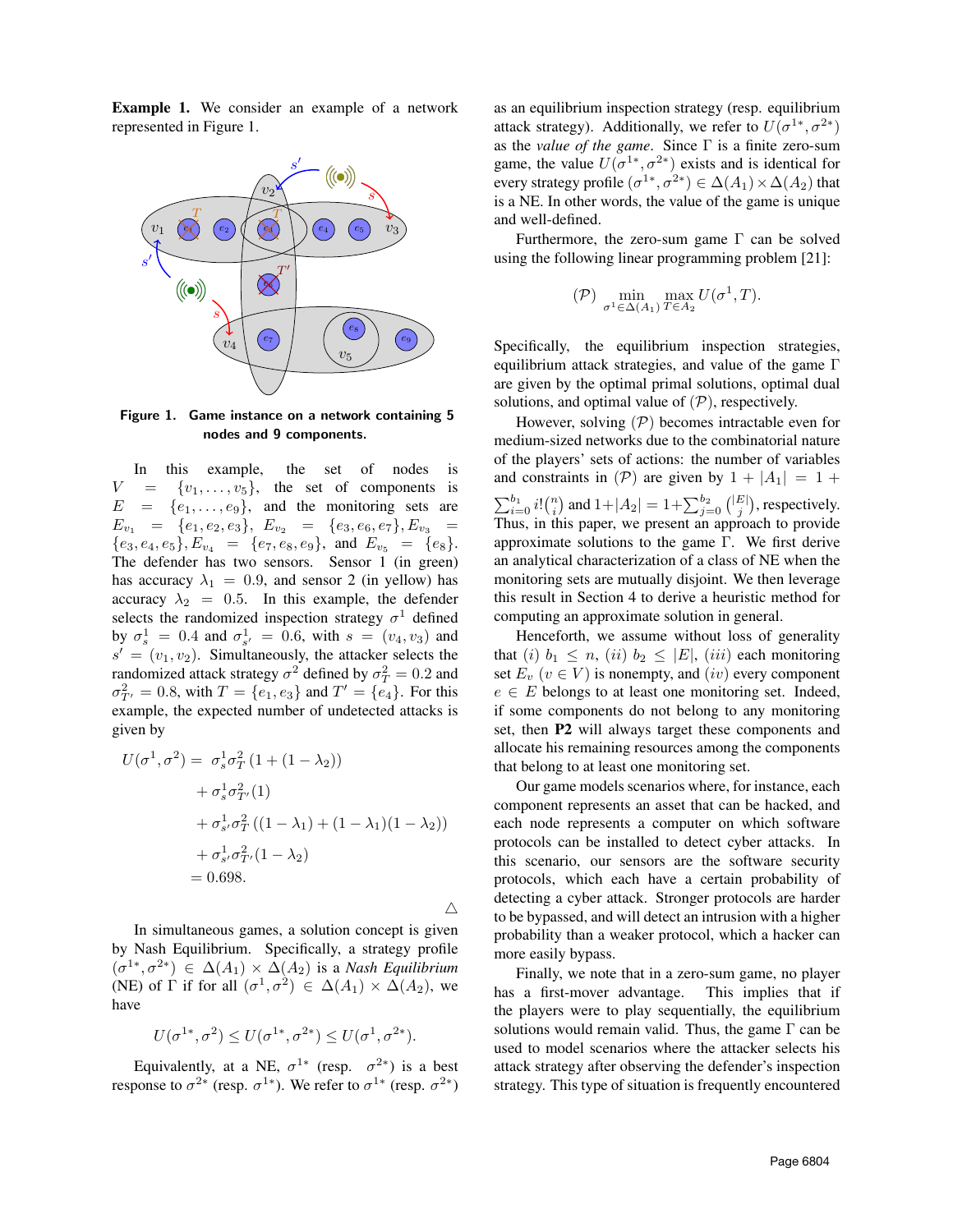in cybersecurity applications and various other security problems more broadly.

## <span id="page-3-0"></span>3. Game-Theoretic Analysis for Mutually Disjoint Monitoring Sets

In this section, we study the game  $\Gamma$  when all the monitoring sets are mutually disjoint. That is, when  $E_v \cap E_w = \emptyset$  for all  $(v, w) \in V^2$  such that  $v \neq w$ . Without loss of generality, we rewrite the set of nodes as  $V = \{v_1, \ldots, v_n\}$  so that  $|E_{v_1}| \geq \cdots \geq |E_{v_n}|$ . Furthermore, to simplify the equilibrium analysis, we define for every  $(\sigma^1, v) \in \Delta(A_1) \times V$  the *detection probability* of node v under  $\sigma^1$  as:

$$
p_{\sigma^1}(v) \coloneqq \sum_{j=1}^{b_1} \lambda_j \sum_{\{s \in A_1 | s_j = v\}} \sigma_s^1.
$$

That is,  $p_{\sigma^1}(v)$  represents the probability that an attack in the monitoring set  $E_v$  is detected under the inspection strategy  $\sigma^1$ .

Similarly, we define for every  $(\sigma^2, e) \in \Delta(A_2) \times E$ the *attack probability* of component *e* under  $\sigma^2$  as

$$
p_{\sigma^2}(e) := \sum_{\{T \in A_2 | e \in T\}} \sigma_T^2.
$$

That is,  $p_{\sigma^2}(e)$  represents the probability that e is targeted under the attack strategy  $\sigma^2$ .

In order to maximize the expected number of undetected attacks, P2's incentive is to spread his attacks across the monitoring sets, thus making it more challenging for P1 to detect the attacks. However, P2 is constrained by the topology of the network, and more particularly by the sizes of the different monitoring sets. This in turn will impact P1's best-response inspection strategy.

More formally, we consider the following quantity:

$$
k^* = \min\left\{k \in [n] \left| \frac{b_2 - \sum_{j=k+1}^n |E_{v_j}|}{k} \ge |E_{v_{k+1}}| \right\},\right\}
$$

where we let  $|E_{v_{n+1}}|$  := 0. Essentially,  ${E_{v_1}, \ldots, E_{v_k*}}$  represents the monitoring sets that are not fully targeted by P2 when he spreads his attacks.

The next theorem then characterizes a class of NE of the game  $\Gamma$  when the monitoring sets are mutually disjoint:

<span id="page-3-1"></span>**Theorem 1.** *If*  $E_v \cap E_w = \emptyset$  *for all*  $(v, w) \in V^2$ *such that*  $v \neq w$ *, then a strategy profile*  $(\sigma^{1*}, \sigma^{2*}) \in$ 

 $\Delta(A_1) \times \Delta(A_2)$  *is a NE if it satisfies the following conditions:*

$$
p_{\sigma^{1*}}(v_i) = \begin{cases} \frac{1}{k^*} \sum_{j=1}^{\min\{b_1, k^*\}} \lambda_j & \text{if } 1 \le i \le k^*\\ \lambda_i & \text{if } k^* < i \le b_1\\ 0 & \text{if } \max\{b_1, k^*\} < i \le n, \end{cases} \tag{1}
$$

$$
\sum_{e \in E_{v_i}} p_{\sigma^{2*}}(e) = \begin{cases} \frac{1}{k^*} \left( b_2 - \sum_{j=k^*+1}^n |E_{v_j}| \right) & \text{if } 1 \le i \le k^*\\ |E_{v_i}| & \text{if } k^* < i \le n. \end{cases}
$$

*Furthermore, the value of the game is given by the following expression:*

<span id="page-3-3"></span><span id="page-3-2"></span>(2)

$$
b_2 - \sum_{i=1}^{b_1} \lambda_i \min \left\{ |E_{v_i}|, \frac{1}{k^*} \left( b_2 - \sum_{j=k^*+1}^n |E_{v_j}| \right) \right\}.
$$

From Theorem [1,](#page-3-1) we obtain that when the monitoring sets are mutually disjoint, a class of NE can be described analytically using the players' resources and the sizes of the monitoring sets. In particular, we find that in equilibrium, P2 targets all the components in  $E_{v_{k^*+1}}, \ldots, E_{v_n}$ , and allocates his remaining resources uniformly among the first  $k^*$ monitoring sets  $E_{v_1}, \ldots, E_{v_{k^*}}$ . By definition of  $k^*$ , we have that:

$$
\frac{b_2 - \sum_{j=k^*+1}^{n} |E_{v_j}|}{k^*} \ge |E_{v_{k^*+1}}|.
$$

Therefore, since P1 aims to minimize the number of undetected attacks, her incentive, given P2's equilibrium attack strategy, is to position her best sensors (i.e., those with the highest accuracy) among the nodes  $\{v_1, \ldots, v_{k^*}\}.$  Moreover, since **P2** targets all components in  $E_{v_{k^*+1}}, \ldots, E_{v_n}$ , **P1**'s incentive is to position her next best sensor (if available) to the remaining node with the largest monitoring set, namely  $v_{k^*+1}$ . P1 then repeats this process until all her sensors are positioned.

Since the monitoring sets  $E_{v_1}, \ldots, E_{v_{k^*}}$  are not fully targeted under P2's equilibrium attack strategy, P1 must randomize the positioning of her best sensors among the nodes  $\{v_1, \ldots, v_{k^*}\}\$  to ensure that P2 does not have an incentive to deviate from his strategy. Thus, P1's equilibrium inspection strategy is such that the detection probability of each node in  $\{v_1, \ldots, v_{k^*}\}\$ is identical, and given by  $\frac{1}{k^*} \sum_{j=1}^{\min\{b_1, k^*\}} \lambda_j$ . In the next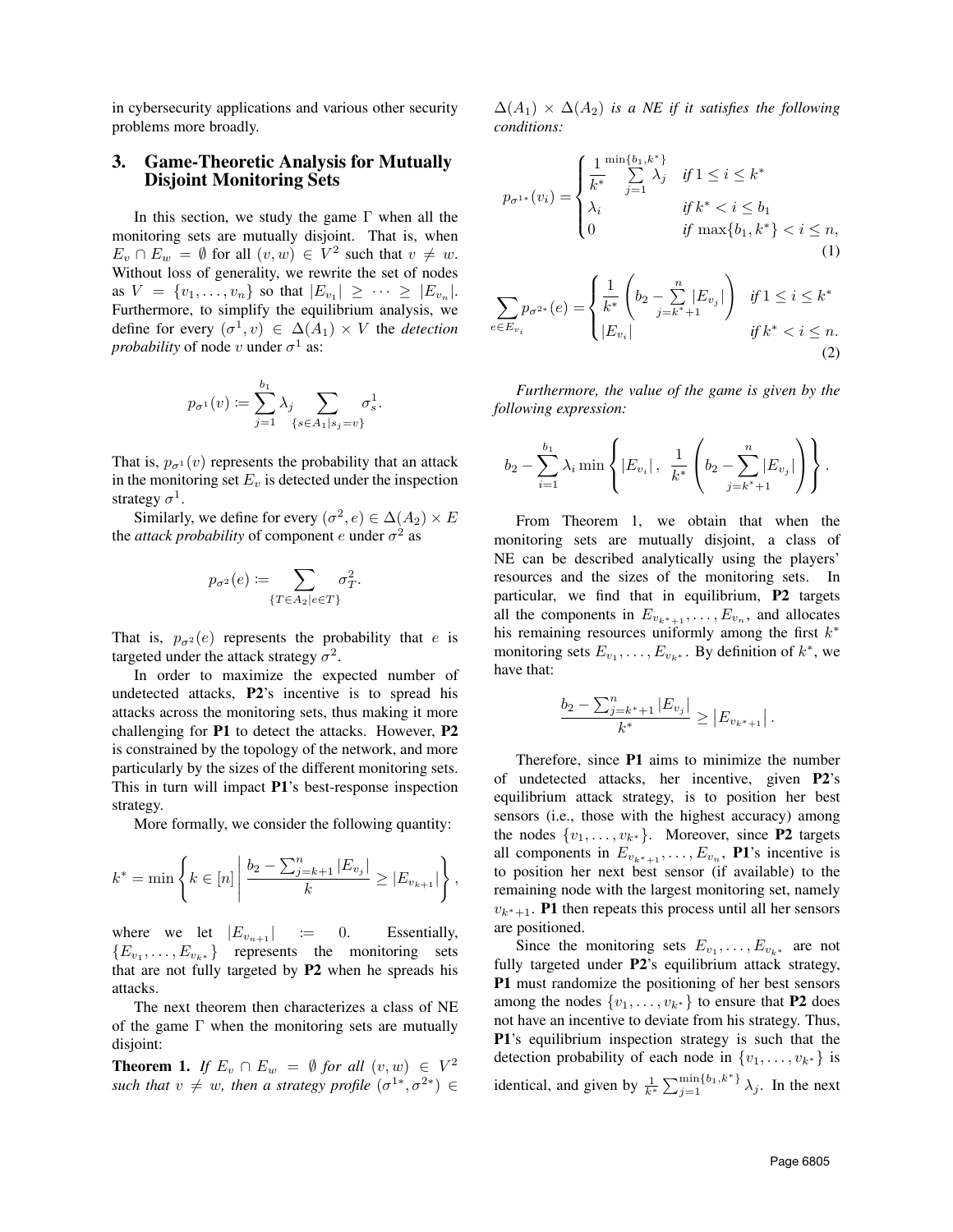lemma, we construct a strategy profile that satisfies the detection and attack probability conditions [\(1\)](#page-3-2)-[\(2\)](#page-3-3) of Theorem [1:](#page-3-1)

#### <span id="page-4-0"></span>Lemma 1.

*1. – If*  $b_1 \leq k^*$ , consider for every  $l \in [k^*]$  the *following sensor positioning:*

$$
s^{l} := \begin{cases} (v_{l}, \dots, v_{l+b_1-1}) & \text{if } 1 \le l \le k^* - b_1 + 1 \\ (v_{l}, \dots, v_{k^*}, v_1, \dots, v_{l+b_1-k^*-1}) & \text{if } k^* - b_1 + 1 < l \le k^*. \end{cases}
$$

 $-If b_1 > k^*$ , consider for every  $l \in [k^*]$  the *following sensor positioning:*

$$
s^{l} := \begin{cases} (v_1, \dots, v_{k^*}, v_{k^*+1}, \dots, v_{b_1}) & \text{if } l = 1 \\ (v_l, \dots, v_{k^*}, v_1, \dots, v_{l-1}, v_{k^*+1}, \dots, v_{b_1}) & \text{if } 1 < l \leq k^* . \end{cases}
$$

*Then,*  $\sigma^{1*} \in \Delta(A_1)$  *defined by* 

$$
\sigma_{s^l}^{1*} = \frac{1}{k^*} \ \forall l \in [k^*], \ and \ \sigma_s^{1*} = 0 \ otherwise,
$$

*satisfies condition [\(1\)](#page-3-2) in Theorem [1.](#page-3-1)*

2. Let 
$$
b'_2 := k^* \left[ \frac{1}{k^*} \left( b_2 - \sum_{j=k^*+1}^n |E_{v_j}| \right) \right]
$$
, and for  
\n $l \in [k^*] let$   
\n $C^l := \{1, ..., l + b_2 - b'_2 - k^* - 1\}$   
\n $\cup \{l, ..., \min\{l + b_2 - b'_2 - 1, k^*\}\}.$ 

*Consider attack plans*  $T^l$   $(l \in [k^*])$  *defined as follows:*

$$
\left|T^l\cap E_{v_j}\right| \coloneqq \begin{cases} \frac{b'_2}{k^*}+1 & \text{if } j\in C^l\\ \frac{b'_2}{k^*} & \text{if } j\in [k^*] \setminus C^l\\ \left|E_{v_j}\right| & \text{if } k^*< j\leq n. \end{cases}
$$

*Then,*  $\sigma^{2*} \in \Delta(A_2)$  *defined by* 

$$
\sigma_{T^l}^{2*} = \frac{1}{k^*} \ \forall l \in [k^*], \ and \ \sigma_T^{2*} = 0 \ otherwise,
$$

*satisfies condition [\(2\)](#page-3-3) in Theorem [1.](#page-3-1)*

From Lemma [1,](#page-4-0) we find that an equilibrium inspection strategy can be constructed by "cycling" the positioning of sensors  $1, \ldots, \min\{k^*, b_1\}$  among the nodes  $v_1, \ldots, v_{k^*}$ :  $s^1$  positions sensor 1 at node  $v_1$ , sensor 2 at node  $v_2$ , and so on. Then,  $s^2$  positions sensor 1 at node  $v_2$ , sensor 2 at node  $v_3$  and so on. Furthermore, if  $b_1 > k^*$ , then **P1** deterministically positions sensors  $k^* + 1, \ldots, b_1$  at the remaining nodes, in decreasing order of their monitoring sets' size: she positions sensor  $k^* + 1$  at node  $v_{k^*+1}$ , sensor  $k^* + 2$  at node  $v_{k^*+2}$ , and so on.

Similarly, an equilibrium attack strategy can be constructed by first deterministically targeting all the components in  $E_{v_{k^*+1}}, \ldots, E_{v_n}$ . . Then,  $\left\lfloor \frac{1}{k^*} \left( b_2 - \sum_{i=k^*+1}^n |E_{v_i}| \right) \right\rfloor$  components are deterministically targeted within each monitoring set in  $E_{v_1}, \ldots, E_{v_{k^*}}$ . Finally, **P2** "cycles" his remaining attack resources (if any are remaining) over the remaining components in  $E_{v_1}, \ldots, E_{v_{k^*}}$ .

Next, we illustrate Theorem [1](#page-3-1) and Lemma [1](#page-4-0) with an example.

Example 2. Consider the network shown in Figure [2.](#page-4-1)



<span id="page-4-1"></span>Figure 2. Example of a network with 5 nodes, 16 components, and mutually disjoint monitoring sets.

In this illustration, each square represents a component that can only be monitored from the node indicated below it. Thus, in this example,  $|E_{v_1}| = 5$ ,  $|E_{v_2}| = 4, |E_{v_3}| = 4, |E_{v_4}| = 2, \text{ and } |E_{v_5}| = 1.$ To simplify our equilibrium description, let  $e_{i,j}$  (i  $\in$  $[n], j \in [|E_{v_i}|]$  represent the component in layer j of monitoring set  $E_{v_i}$ . This example can be used to represent a computer network in which each computer lies within a closed section of the network, and such that each computer in a given closed section can detect cyberattacks conducted against only the components in its section.

Suppose that P1 has 4 sensors. Furthermore, we consider that P2 has  $b_2 = 10$  attack resources. To spread his attacks in equilibrium, **P2** can first allocate 5 attack resources to target one component in each monitoring set (in layer 1). Then P2 can allocate 4 attack resources to target one more component in each monitoring set that is not fully targeted (in layer 2). Finally, P2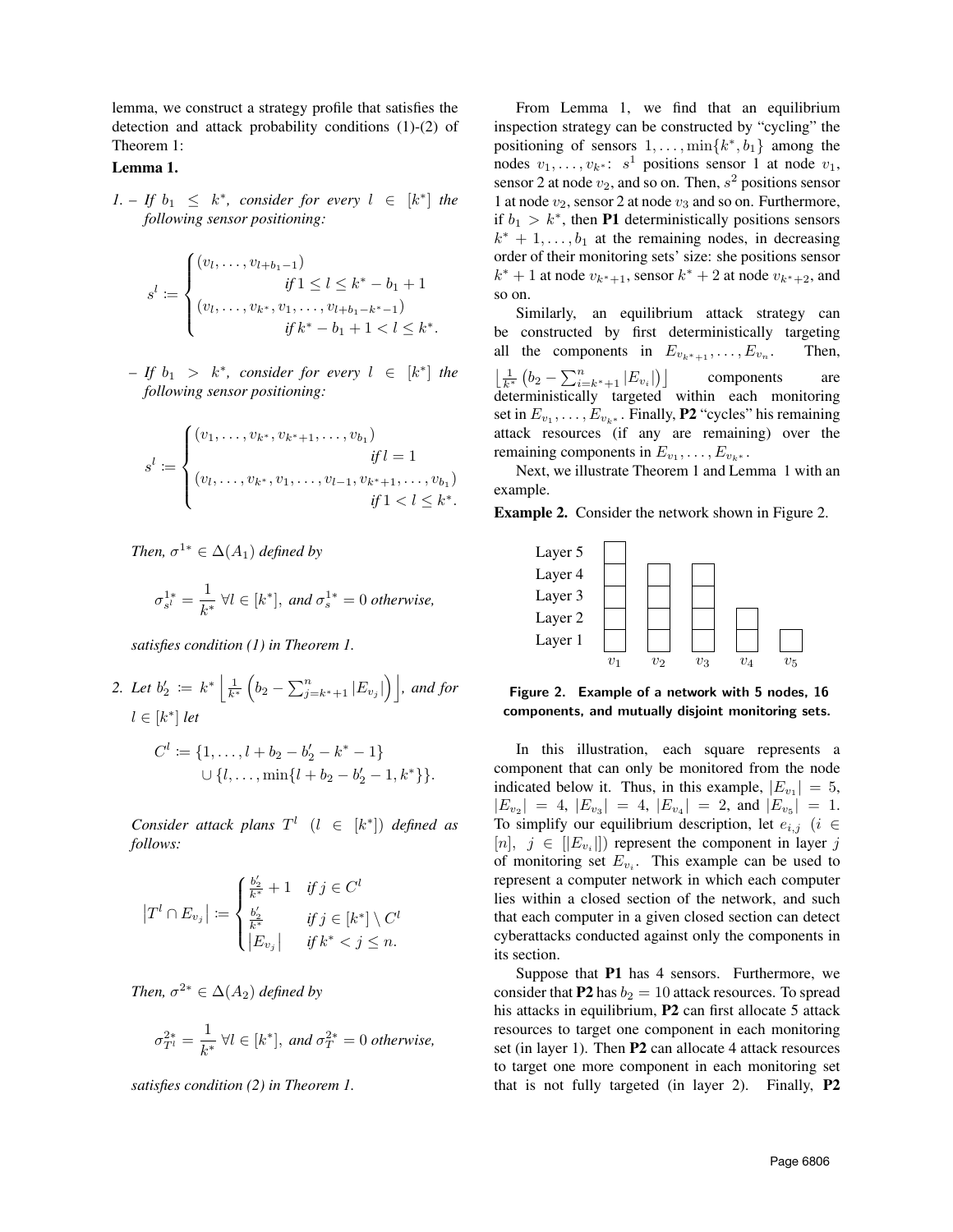can uniformly randomize his remaining attack resource among the remaining 3 monitoring sets that still have untargeted components.

In particular,  $k^* = 3$  in this example, and an attack strategy  $\sigma^{2*}$  constructed from Lemma [1](#page-4-0) is given as follows:

$$
\sigma_T^{2*} = \begin{cases} \frac{1}{3} & \text{if } T = T_0 \cup \{e_{1,3}\} \\ \frac{1}{3} & \text{if } T = T_0 \cup \{e_{2,3}\} \\ \frac{1}{3} & \text{if } T = T_0 \cup \{e_{3,3}\} \\ 0 & \text{otherwise,} \end{cases}
$$

where  $T_0 = \{e_{1,1}, e_{2,1}, e_{3,1}, e_{4,1}, e_{5,1}, e_{1,2}, e_{2,2}, e_{3,2},\}$  $e_{4,2}$ . We note that  $\sigma^{2*}$  satisfies conditions [\(2\)](#page-3-3).

Since P1 has  $4 > k^*$  sensors, she cycles the positioning of her 3 most accurate sensors among the nodes  $v_1$ ,  $v_2$ ,  $v_3$ , and deterministically positions her remaining sensor at  $v_4$ . The construction of such an equilibrium inspection strategy  $\sigma^{1*}$  from Lemma [1](#page-4-0) is given as follows:

$$
\sigma_s^{1*} = \begin{cases} \frac{1}{3} & \text{if } s = (v_1, v_2, v_3, v_4) \\ \frac{1}{3} & \text{if } s = (v_2, v_3, v_1, v_4) \\ \frac{1}{3} & \text{if } s = (v_3, v_1, v_2, v_4) \\ 0 & \text{otherwise.} \end{cases}
$$

The NE  $(\sigma^{1*}, \sigma^{2*})$  is illustrated in Figure [3.](#page-5-0) In this example, sensor 1 (in green) has accuracy  $\lambda_1 = 0.9$ , sensor 2 (in yellow) has accuracy  $\lambda_2 = 0.5$ , sensor 3 (in orange) has accuracy  $\lambda_3 = 0.4$ , and sensor 4 (in maroon) has accuracy  $\lambda_4 = 0.2$ .



<span id="page-5-0"></span>Figure 3. Example of a NE.

In this NE, we observe that the 3 most accurate sensors are randomized so that the detection probability of each node in  $\{v_1, v_2, v_3\}$  has an identical detection probability given by  $\frac{1}{3}(0.9 + 0.5 + 0.4) = 0.6$ . We also note that node  $v_5$  is never monitored in this NE. The

expected number of attacks in each of the monitoring sets  $E_{v_1}$ ,  $E_{v_2}$ ,  $E_{v_3}$  is given by  $\frac{7}{3}$ . Every component in the remaining monitoring sets is deterministically targeted. Thus, the value of the game  $\Gamma$ , i.e., the expected number of undetected attacks in equilibrium, for this example is given by  $10-3 \times 0.6 \times \frac{7}{3} - 0.2 \times 2 =$ 5.4.  $\triangle$ 

Theorem [1](#page-3-1) demonstrates that there are scenarios where it is beneficial for **P1** to leave some components completely unmonitored and instead allocate her resources on parts of the network where there will be a larger number of attacks. Such scenarios occur when  $k^*$  < *n*, i.e., when the number of attack resources  $b_2$  is large enough and the monitoring sets are of heterogeneous sizes.

Conversely, when  $k^* = n$ , which occurs if and only if  $b_2 < n |E_{v_n}|$ , **P1** randomizes her sensors over all the nodes in the network and monitors every component with identical probability. In fact, in such cases, we have the following result:

Corollary 1. *The set of equilibrium inspection strategies is identical for any number of attack resources satisfying*  $b_2 < n |E_{v_n}|$ .

Hence, if P1 does not know the exact number of attack resources P2 has at his disposal, but knows that  $b_2 < n |E_{v_n}|$ , then she can compute an equilibrium inspection strategy by simply assuming that  $b_2 = 1$ .

Next, we investigate conditions under which P2 needs to use all of his  $b_2$  resources in equilibrium when the monitoring sets are mutually disjoint:

**Proposition 1.** *If*  $b_1 \geq k^*$  *and*  $\lambda_j = 1$  *for every*  $j \in$  $[k^*]$ , then for any  $b_2 > k^* |E_{v_{k^*+1}}| + \sum_{j=k^*+1}^n |E_{v_j}|$ , *an attack plan*  $T^*$  *of size*  $k^* | E_{v_{k^*+1}} | + \sum_{j=k^*+1}^n |E_{v_j}|$ *that satisfies*

$$
\forall j \in [n], \ |T^* \cap E_{v_j}| = \min\{|E_{v_j}|, |E_{v_{k^*+1}}|\}
$$

*is an equilibrium attack strategy.*

*Otherwise, for any*  $b_2 \leq |E|$ *, any equilibrium attack strategy* σ <sup>2</sup><sup>∗</sup> *necessarily randomizes over attack plans* T *of size exactly b*<sub>2</sub>*.* 

This proposition shows that if P1 has at least  $k^*$  sensors with perfect detection accuracy, then P2 does not need to utilize more than  $k^*|E_{v_{k^*+1}}| + \sum_{j=k^*+1}^n |E_{v_j}|$  attack resources in equilibrium. Indeed, any additional attack resource would be necessarily allocated to components monitored by perfect sensors, and hence will be detected with probability 1. Therefore, simply targeting  $\min\{|E_{v_j}|, |E_{v_{k^*+1}}|\}$  components within each monitoring set  $E_{v_j}$  ensures a maximum expected number of undetected attacks in equilibrium.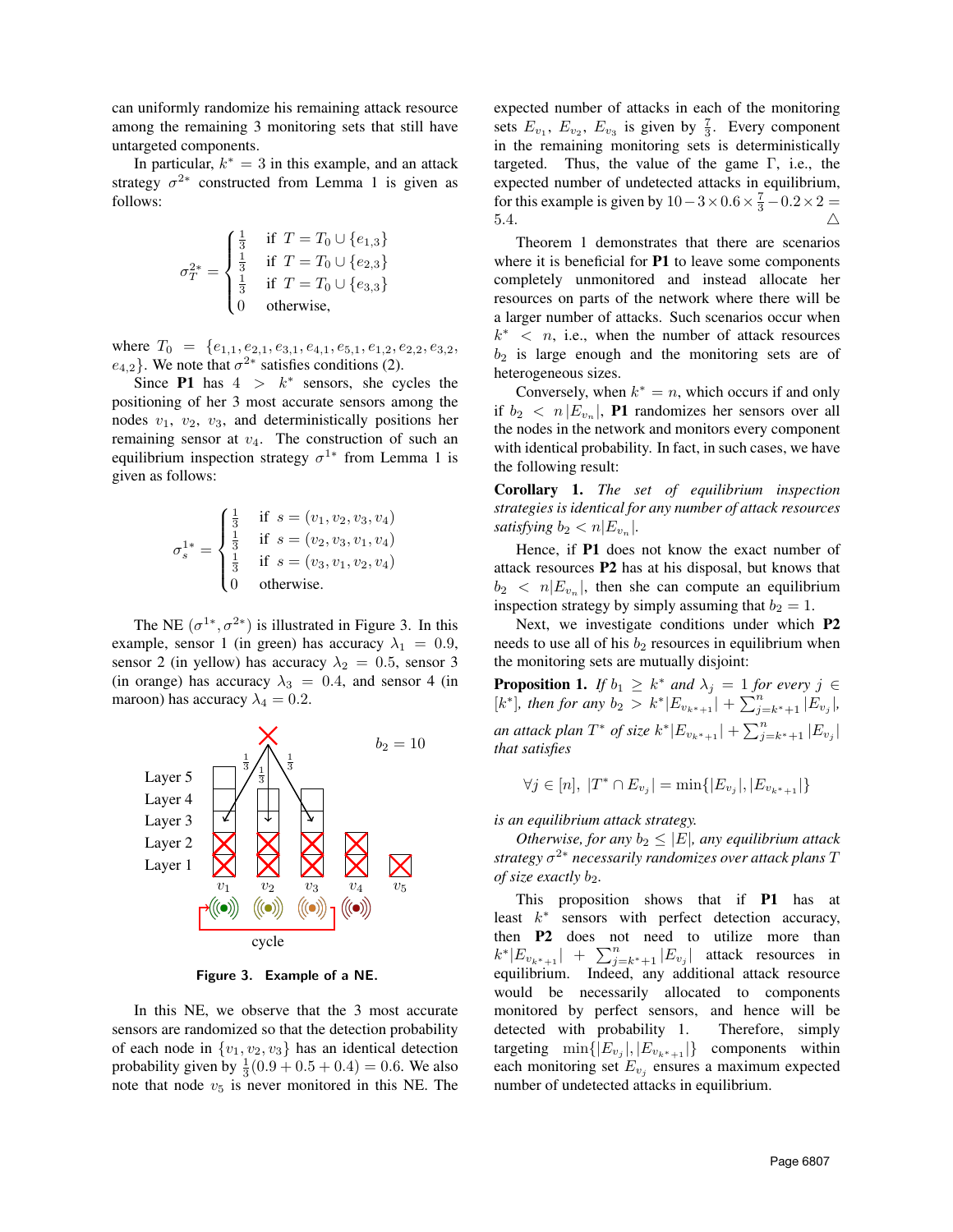Finally, the following proposition shows that P1 must always use all her sensors in equilibrium:

**Proposition 2.** For any  $b_1 \leq n$ , any equilibrium *inspection strategy* σ <sup>1</sup><sup>∗</sup> *necessarily randomizes over sensor positionings*  $s \in A_1$  *such that*  $s_k \neq 0$  *for all*  $k \in [b_1]$ .

From this proposition, we conclude that in any NE, P1's inspection strategy must randomize over sensor positionings that utilize all her resources when  $b_1 \leq n$ .

#### <span id="page-6-0"></span>4. General Case Approximation

#### 4.1. Solution Approach

In this section, we leverage our equilibrium results in the case of disjoint monitoring sets to design a heuristic approach for computing an approximate equilibrium inspection strategy in general. In the general case when monitoring sets are not necessarily disjoint, the main challenge lies in determining the subset of nodes that should receive sensors in equilibrium. As observed in Section [3,](#page-3-0) P2 aims to spread his attacks to maximize the number of undetected attacks. Therefore, P1's incentive is to position her sensors on nodes that collectively monitor a large number of network components.

One natural candidate set of nodes to receive sensors is given by a *minimum set cover*, i.e., a set of nodes  $S \in 2^V$  of minimum size that collectively monitors all network components. Minimum set covers can be obtained by solving the following optimization problem, which can be formulated as an integer program:

$$
\min_{S \in 2^V} |S| \text{ subject to } \cup_{v \in S} E_v = E.
$$

Although the minimum set cover problem is NP-hard, modern mixed-integer optimization solvers can be used to optimally solve large-scale problem instances [\[14\]](#page-9-2).

To utilize our results in Section [3,](#page-3-0) we must recreate an instantiation where the monitoring sets are mutually disjoint. To this end, we partition the set of network components by utilizing the monitoring sets of the nodes in a minimum set cover  $S = \{v'_1, \ldots, v'_m\} \in 2^V$ . In Theorem [1,](#page-3-1) we observed that P2 cannot spread his attacks as much in the disjoint case when the monitoring sets are of heterogeneous sizes, thus leading to a lower expected number of undetected attacks. Hence, we partition the set of network components into  $m$  subsets by greedily assigning each component to the largest monitoring set containing that component. Specifically, we first determine the monitoring set  $E_v$ ,  $v \in S$  of maximum size, suppose it is  $E_{v_1}$ , and then remove every component that belongs to  $E_v \cap E_{v'_1}$  (for all  $v \in S \setminus \{v'_1\}$ )

from  $E_v$ . We then repeat this process with the second largest monitoring set, and so on until each network component belongs to exactly one set in the partitioning.

Once this partitioning is obtained, we have an instance with  $m$  disjoint monitoring sets. From this, we construct an inspection strategy  $\sigma^{1'}$  according to Lemma [1](#page-4-0) that satisfies [\(1\)](#page-3-2) in Theorem [1.](#page-3-1) Since equilibrium inspection strategies are optimal solutions of  $(\mathcal{P})$  (see Section [2\)](#page-1-0), we evaluate the performance of our approximate inspection strategy  $\sigma^{1'}$  by computing its objective value in (P), i.e.,  $\max_{T \in A_2} U(\sigma^1', T)$ . This determines the worst-case expected number of undetected attacks if **P1** selects  $\sigma^{1}$  as her inspection strategy. Since for every attack plan  $T \in A_2$ ,  $U(\sigma^{1''},T) = \sum_{e \in T} U(\sigma^{1'},e)$ , the largest number of undetected attacks can be efficiently computed by greedily selecting the  $b_2$  components with highest probability of undetection under  $\sigma^{1'}$ .

Our heuristic approach can be summarized as follows:

| <b>Algorithm 1: Heuristic Approach</b>                                                                                                                                                                                                                     |
|------------------------------------------------------------------------------------------------------------------------------------------------------------------------------------------------------------------------------------------------------------|
| <b>Input:</b> $-$ Set of nodes V                                                                                                                                                                                                                           |
| $-$ Set of components $E$                                                                                                                                                                                                                                  |
| - Monitoring sets $E_v$ , $v \in V$                                                                                                                                                                                                                        |
| – Number of sensors $b_1 \in \mathbb{N}$                                                                                                                                                                                                                   |
| – Number of attack resources $b_2 \in \mathbb{N}$                                                                                                                                                                                                          |
| - Sensors' accuracies $\lambda_k \in (0, 1], k \in [b_1]$                                                                                                                                                                                                  |
| <b>Result:</b> – Inspection strategy $\sigma^{1'} \in \Delta(A_1)$                                                                                                                                                                                         |
| 1 Compute a minimum set cover $S = \{v'_1, \ldots, v'_m\}$                                                                                                                                                                                                 |
| 2 Set $E'_v \leftarrow E_v, \forall v \in S$                                                                                                                                                                                                               |
| 3 Set $V' \leftarrow S$                                                                                                                                                                                                                                    |
| 4 while $V' \neq \emptyset$ do                                                                                                                                                                                                                             |
| $\begin{array}{ll} \texttt{5} & \texttt{Select } v' \in \arg\max \{ E_v' , v \in V'\} \\ \texttt{6} & E_v' \leftarrow E_v' \setminus (E_{v'}' \cap E_v'), \forall v \in V' \setminus \{v'\} \\ \texttt{7} & V' \leftarrow V' \setminus \{v'\} \end{array}$ |
|                                                                                                                                                                                                                                                            |
|                                                                                                                                                                                                                                                            |
| 8 end                                                                                                                                                                                                                                                      |
| 9 Order the nodes in S so that $ E'_{v'_1}  \geq \cdots \geq  E'_{v'_m} $                                                                                                                                                                                  |
|                                                                                                                                                                                                                                                            |
| $\text{ no } k^*\!\!\leftarrow\!\!\min\left\{k\in[m]\left \frac{b_2-\!\!\!\sum\limits_{j=k+1}\! E'_{v'_j} }{k}\!\!\geq\!\! E'_{v'_{k+1}} \right.\right\}$                                                                                                  |
| 11 Construct $\sigma^{1'}$ according to Lemma 1.                                                                                                                                                                                                           |
|                                                                                                                                                                                                                                                            |

Next, we implement our heuristic approach on an example network and evaluate the performance of the resulting inspection strategies.

#### 4.2. Computational Study

We consider the benchmark cyber-physical distribution network given in Figure [4.](#page-7-0)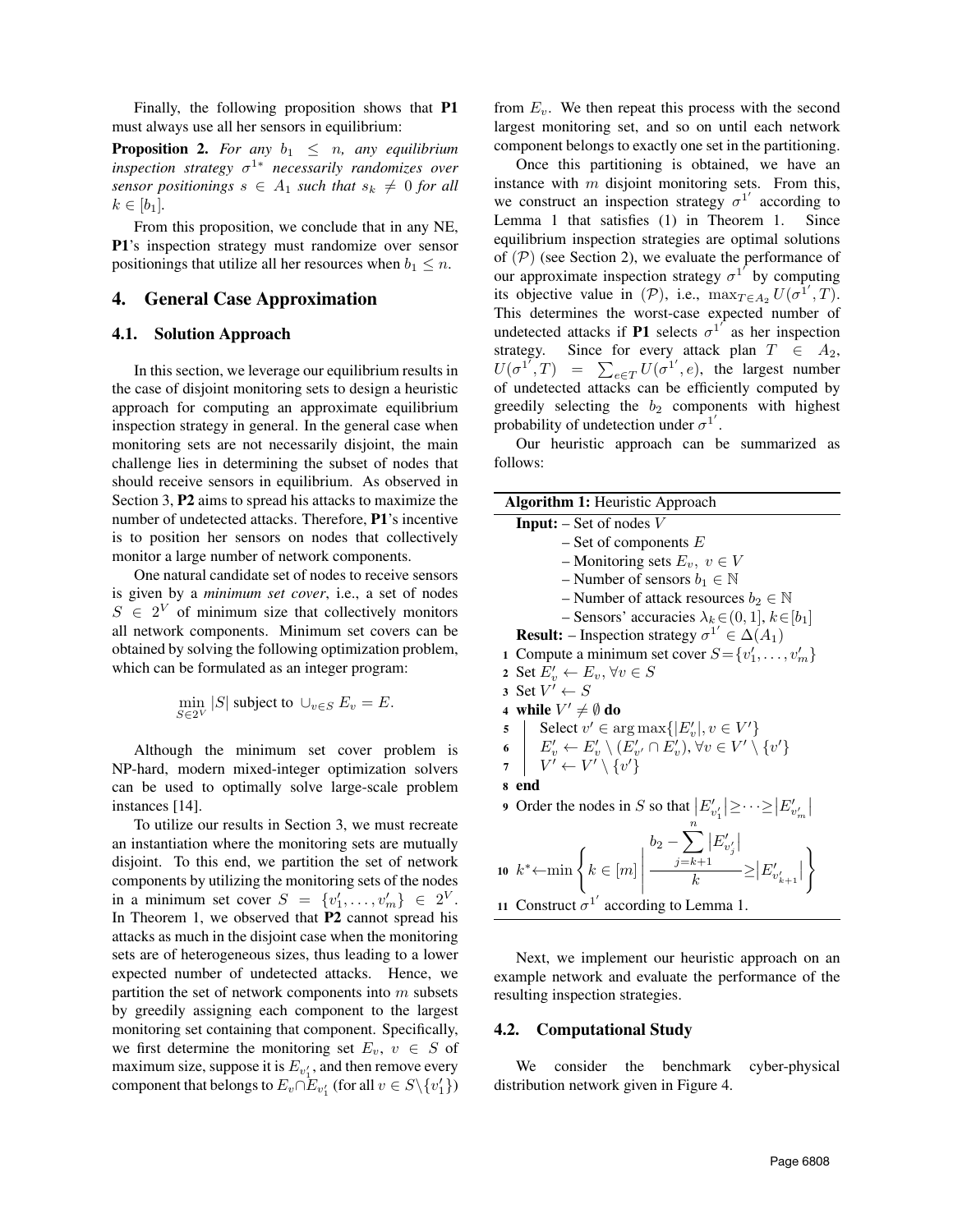

<span id="page-7-0"></span>Figure 4. Benchmark Kentucky distribution network.

This real-world network from Kentucky is composed of 420 nodes that can receive sensors, and 492 components that are vulnerable to cyber-physical attacks, which induce disruptions. To detect these attacks, we consider that the defender has access to flow and pressure sensors that can be deployed at access points and shifted from one to another. These sensors can measure signals which can be used to detect the sudden rate of change of pressure or mass flow at different locations of the network. In our study, we compute the monitoring set of each node through simulations using a threshold-based detection model, as proposed in [\[23,](#page-9-11) [24\]](#page-9-12). All network simulations were implemented in Matlab, and all optimization problems were solved using Gurobi on a computer with a 2.3 GHz 8-Core Intel Core i9 processor and 32 GB of RAM.

To evaluate the performance of our heuristic approach we consider 10 game instances where P2 has  $b_2 = 1$  attack resource and P1 has  $b_1 \in [10]$ sensors, with sensor  $k \in [b_1]$  having accuracy  $\lambda_k$  =  $1 - 0.05(k - 1)$ . For such instances,  $(\mathcal{P})$  only has 494 constraints since  $b_2 = 1$ . Therefore, equilibrium inspection strategies of  $\Gamma$  can be obtained by solving  $(\mathcal{P})$ using the column generation algorithm.

We now implement our heuristic approach: We solve the minimum set cover problem, and obtain a set of 19 nodes. Next, we greedily partition the set of network components into 19 sets. Finally, we construct an inspection strategy  $\sigma^{1'}$  according to Lemma [1.](#page-4-0) The worst-case expected number of undetected attacks under the inspection strategy  $\sigma^{1'}$  is then computed by selecting the  $b_2$  components with the highest probability of not being detected under  $\sigma^{1'}$ . In Figure [5,](#page-7-1) we illustrate for

 $b_1 \in [10]$  the optimality gap achieved by  $\sigma^{1'}$ , i.e., the relative difference between the worst-case performance of  $\sigma^{1'}$  and the value of the game (given by the optimal value of  $(\mathcal{P})$ ).



<span id="page-7-1"></span>Figure 5. Optimality gap of the heuristic solution when  $b_2 = 1$ .

From Figure [5,](#page-7-1) we observe that our heuristic solution achieves a detection performance that is close to the detection performance in equilibrium. However, we note that as the number of sensors increases, the optimality gap associated with our heuristic solution increases. This is due to the fact that when P1 has more sensors, she can strategically coordinate their positioning so as to maximize the detection probabilities of the components that are monitored from multiple locations. In contrast, our heuristic approach assigns such components to a single monitoring set to construct an inspection strategy using a disjoint instance.

Next, we compare in Figure [6](#page-8-12) the running times of our heuristic method with the running times of the column generation algorithm for computing equilibrium inspection strategies.

Interestingly, we observe that our heuristic solution is obtained in 0.11 seconds, and this running time is almost identical for any number of sensors. The reason is that most of the running time is spent computing a minimum set cover. As previously mentioned, although this problem is NP-hard, it can be efficiently solved by modern mixed-integer optimization solvers. In contrast, the time required to compute an equilibrium inspection strategy using column generation increases exponentially with the number of sensors  $b_1$ . This is due to the fact that the number of variables in  $(\mathcal{P})$ grows combinatorially with respect to  $b_1$ . For instance,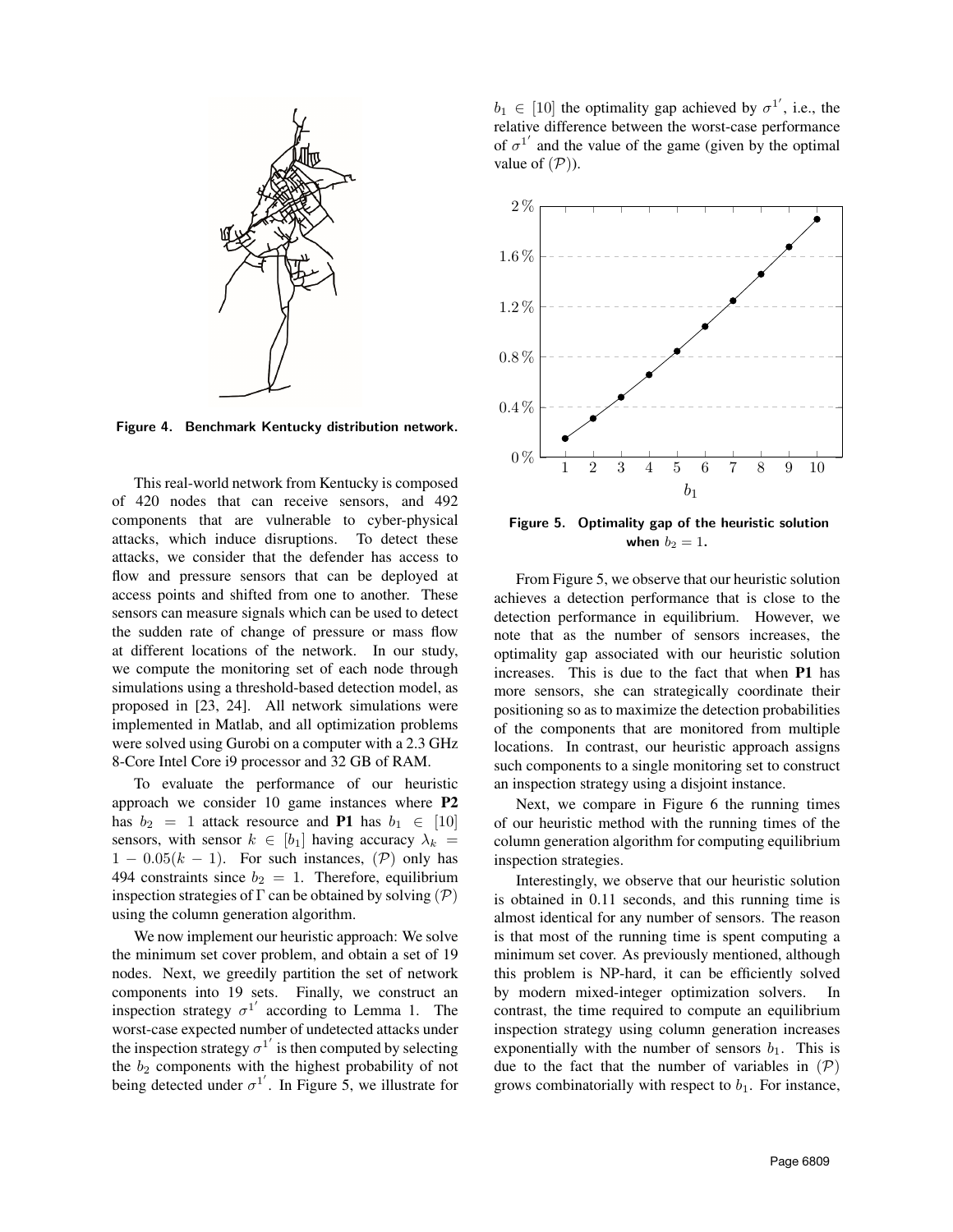

<span id="page-8-12"></span>Figure 6. Running times (in seconds) of the column generation algorithm and the heuristic method.

when  $b_1 = 10$ , the number of variables in  $(\mathcal{P})$  is is approximately  $1.54 \cdot 10^{26}$  for this network.

Finally, we note that the column generation algorithm for computing equilibrium inspection strategies cannot be used in practice when  $b_2 > 1$ , as the number of constraints in  $(\mathcal{P})$  grows combinatorially with respect to  $b_2$ . By leveraging the analytical characterization derived in Section [3,](#page-3-0) our heuristic approach remains scalable for any value of  $b_1$  and  $b_2$ , and can be implemented for large-scale networks, as minimum set covers have been shown to be efficiently solvable for networks containing more than 100,000 nodes and components [\[14\]](#page-9-2).

## <span id="page-8-11"></span>5. Conclusion

In this paper, we studied a network inspection game in which a defender allocates sensors with potentially heterogeneous detection capabilities in order to detect multiple attacks caused by a strategic attacker. In this two-person zero-sum game, the defender (resp. attacker) seeks to minimize (resp. maximize) the expected number of undetected attacks by selecting a potentially randomized inspection (resp. attack) strategy. When the monitoring sets are mutually disjoint, we derived an analytical characterization of a class of NE for this game. Additionally, we studied the dependence of these NE on the network topology, sensor accuracies, and the number of resources the attacker has at his disposal. We then leveraged our equilibrium analysis to

design a heuristic solution approach for the general case based on minimum set covers. Our computational study on a benchmark cyber-physical distribution network showed that our heuristic approach is computationally tractable and provides inspection strategies with good detection performance. In future work, we aim to refine our heuristic solution approach and provide theoretical performance guarantees.

## References

- <span id="page-8-0"></span>[1] H. Sandberg, S. Amin, and K. Johansson, "Cyberphysical security in networked control systems: An introduction to the issue," *IEEE Control Systems Magazine*, vol. 35, no. 1, pp. 20–23, 2015.
- <span id="page-8-1"></span>[2] S. Weerakkody and B. Sinopoli, "Challenges and  $Cyber-physical$  security in smart grid," in *Smart Grid Control: Overview and Research Opportunities* (J. Stoustrup, A. Annaswamy, A. Chakrabortty, and Z. Qu, eds.), pp. 257–273, Springer International Publishing, 2019.
- <span id="page-8-2"></span>[3] M. Russon, "US fuel pipeline hackers 'didn't mean to create problems'," *BBC News*, May 10 2021. [https:](https://www.bbc.com/news/business-57050690) [//www.bbc.com/news/business-57050690](https://www.bbc.com/news/business-57050690).
- <span id="page-8-3"></span>[4] J. Slay and M. Miller, "Lessons learned from the Maroochy water breach," in *Critical Infrastructure Protection* (E. Goetz and S. Shenoi, eds.), pp. 73–82, Springer US, 2008.
- <span id="page-8-4"></span>[5] R. M. Lee, M. J. Assante, and T. Conway, "Analysis of the cyber attack on the Ukrainian power grid," tech. rep., Electricity Information Sharing and Analysis Center, 2016.
- <span id="page-8-5"></span>[6] Q. Zhu and T. Basar, "Game-theoretic methods for robustness, security, and resilience of cyberphysical control systems: Games-in-games principle for optimal cross-layer resilient control systems," *IEEE Control Systems Magazine*, vol. 35, no. 1, pp. 46–65, 2015.
- <span id="page-8-6"></span>[7] F. Miao, Q. Zhu, M. Pajic, and G. J. Pappas, "A hybrid stochastic game for secure control of cyber-physical systems," *Automatica*, vol. 93, pp. 55–63, 2018.
- <span id="page-8-7"></span>[8] A. Gupta, C. Langbort, and T. Başar, "Dynamic games with asymmetric information and resource constrained players with applications to security of cyberphysical systems," *IEEE Transactions on Control of Network Systems*, vol. 4, no. 1, pp. 71–81, 2017.
- <span id="page-8-8"></span>[9] A. R. Hota, A. A. Clements, S. Sundaram, and S. Bagchi, "Optimal and game-theoretic deployment of security investments in interdependent assets," in *Decision and Game Theory for Security* (Q. Zhu, T. Alpcan, E. Panaousis, M. Tambe, and W. Casey, eds.), pp. 101–113, Springer International Publishing, 2016.
- <span id="page-8-9"></span>[10] J. Pita, M. Jain, J. Marecki, F. Ordóñez, C. Portway, M. Tambe, C. Western, P. Paruchuri, and S. Kraus, "Deployed ARMOR protection: The application of a game theoretic model for security at the Los Angeles International Airport," in *Proceedings of the 7th International Joint Conference on Autonomous Agents and Multiagent Systems: Industrial Track*, AAMAS '08, pp. 125–132, International Foundation for Autonomous Agents and Multiagent Systems, 2008.
- <span id="page-8-10"></span>[11] A. Washburn and K. Wood, "Two-person zero-sum games for network interdiction," *Operations Research*, vol. 43, pp. 243–251, 04 1995.